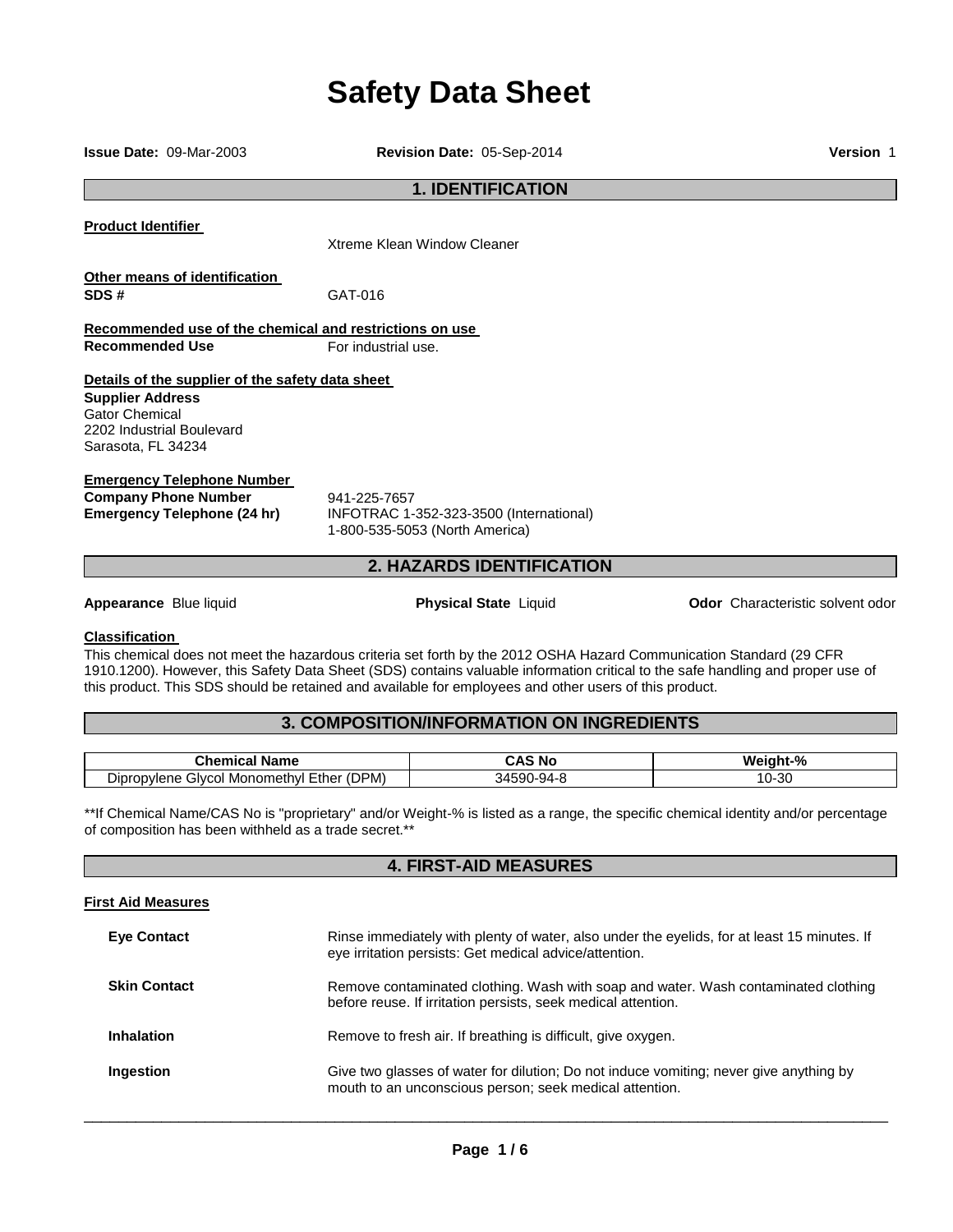#### **Most important symptoms and effects**

**Symptoms INHALATION: High concentrations are irritating to the respiratory tract; inhalation of mist** may cause headache, dizziness, nausea, vomiting and malaise. SKIN: Brief contact may cause slight irritation; prolonged contact may cause moderate reddening, swelling and possible necrosis. EYES: Contact may cause irritation and pain associated with redness and swelling of the conjunctiva.

\_\_\_\_\_\_\_\_\_\_\_\_\_\_\_\_\_\_\_\_\_\_\_\_\_\_\_\_\_\_\_\_\_\_\_\_\_\_\_\_\_\_\_\_\_\_\_\_\_\_\_\_\_\_\_\_\_\_\_\_\_\_\_\_\_\_\_\_\_\_\_\_\_\_\_\_\_\_\_\_\_\_\_\_\_\_\_\_\_\_\_\_\_

INGESTION: Low order of toxicity; may cause headache, dizziness, diarrhea and general weakness.

#### **Indication of any immediate medical attention and special treatment needed**

**Notes to Physician** MEDICAL CONDITIONS GENERALLY AGGRAVATED BY EXPOSURE: Preexisting skin, eye, or respiratory disorders may become aggravated through prolonged exposure.

#### **5. FIRE-FIGHTING MEASURES**

#### **Suitable Extinguishing Media**

Carbon dioxide (CO2). Water. Water spray (fog). Dry chemical. Foam.

## **Unsuitable Extinguishing Media** Not determined.

#### **Specific Hazards Arising from the Chemical**

Combustion products may be toxic.

**Hazardous Combustion Products** Carbon oxides. Hydrocarbons. Fumes and smoke.

#### **Protective equipment and precautions for firefighters**

As in any fire, wear self-contained breathing apparatus pressure-demand, MSHA/NIOSH (approved or equivalent) and full protective gear. Keep containers cool with water spray to prevent container rupture due to steam buildup; floor will become slippery if material is released.

## **6. ACCIDENTAL RELEASE MEASURES**

#### **Personal precautions, protective equipment and emergency procedures**

| <b>Personal Precautions</b>                          | Use personal protective equipment as required.                                                                                                                      |  |
|------------------------------------------------------|---------------------------------------------------------------------------------------------------------------------------------------------------------------------|--|
| <b>Environmental Precautions</b>                     | Prevent from entering into soil, ditches, sewers, waterways and/or groundwater. See<br>Section 12, Ecological Information. See Section 13: DISPOSAL CONSIDERATIONS. |  |
| Methods and material for containment and cleaning up |                                                                                                                                                                     |  |

| Methods for Containment | Prevent further leakage or spillage if safe to do so.                                                                                      |
|-------------------------|--------------------------------------------------------------------------------------------------------------------------------------------|
| Methods for Clean-Up    | Contain and collect with an inert absorbent and place into an appropriate container for<br>disposal. Wash spill area with plenty of water. |

## **7. HANDLING AND STORAGE**

#### **Precautions for safe handling**

| Advice on Safe Handling | Handle in accordance with good industrial hygiene and safety practice. Use personal  |
|-------------------------|--------------------------------------------------------------------------------------|
|                         | protection recommended in Section 8. Avoid contact with skin, eyes or clothing. Keep |
|                         | containers closed when not in use. Protect containers from abuse.                    |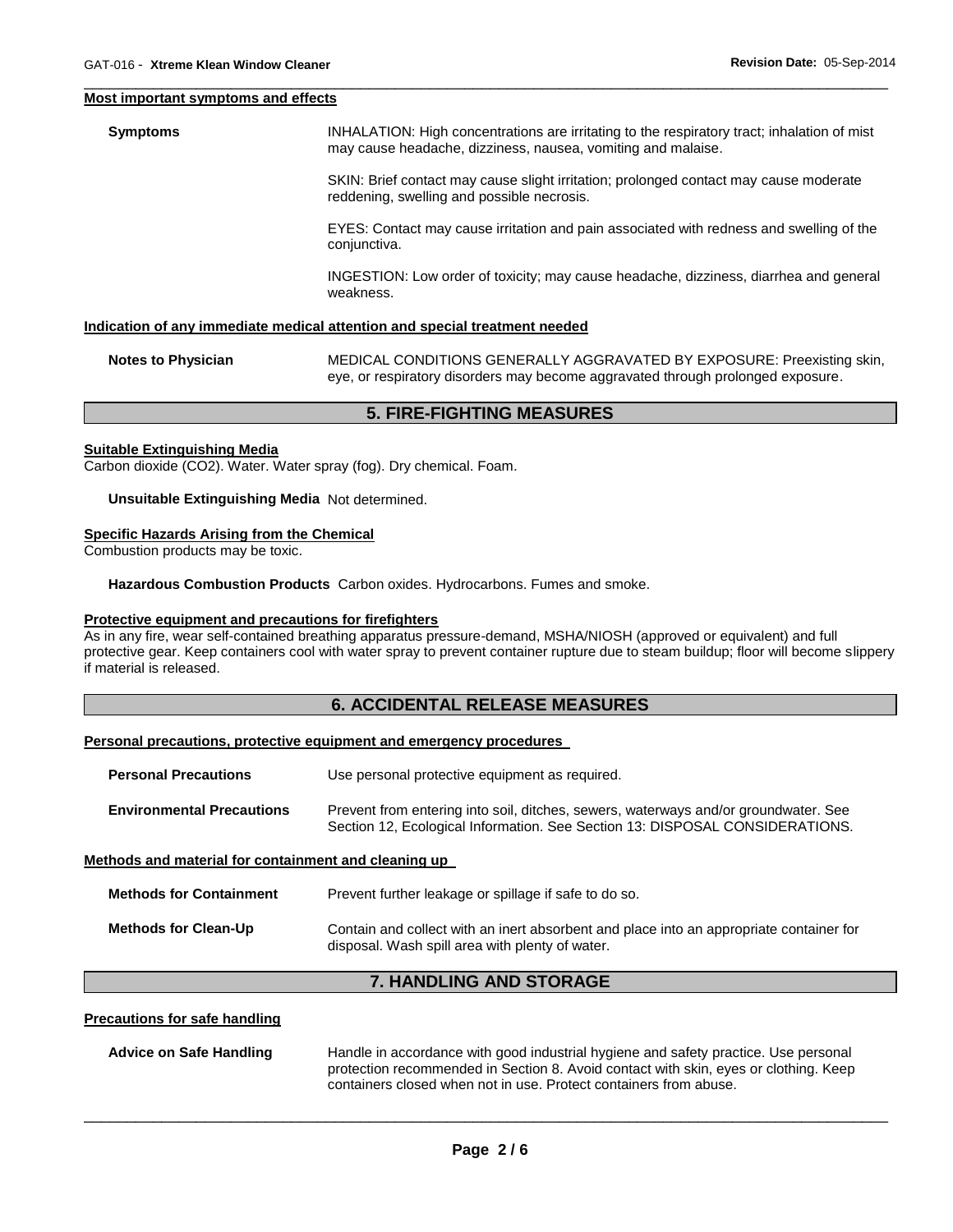## **Conditions for safe storage, including any incompatibilities**

| <b>Storage Conditions</b>     | Keep container tightly closed and store in a cool, dry and well-ventilated place. Protect from<br>extreme temperatures. |
|-------------------------------|-------------------------------------------------------------------------------------------------------------------------|
| <b>Incompatible Materials</b> | Strong oxidizers. Strong acids.                                                                                         |

\_\_\_\_\_\_\_\_\_\_\_\_\_\_\_\_\_\_\_\_\_\_\_\_\_\_\_\_\_\_\_\_\_\_\_\_\_\_\_\_\_\_\_\_\_\_\_\_\_\_\_\_\_\_\_\_\_\_\_\_\_\_\_\_\_\_\_\_\_\_\_\_\_\_\_\_\_\_\_\_\_\_\_\_\_\_\_\_\_\_\_\_\_

## **8. EXPOSURE CONTROLS/PERSONAL PROTECTION**

## **Exposure Guidelines**

| <b>Chemical Name</b>                | <b>ACGIH TLV</b> | <b>OSHA PEL</b>                       | <b>NIOSH IDLH</b>            |
|-------------------------------------|------------------|---------------------------------------|------------------------------|
| Dipropylene Glycol Monomethyl Ether | STEL: 150 ppm    | TWA: 100 ppm                          | IDLH: 600 ppm                |
| (DPM)                               | TWA: 100 ppm     | TWA: 600 mg/m <sup>3</sup>            | TWA: 100 ppm                 |
| 34590-94-8                          | с*               | (vacated) TWA: 100 ppm                | TWA: 600 mg/m <sup>3</sup>   |
|                                     |                  | (vacated) TWA: $600 \text{ mg/m}^3$   | STEL: 150 ppm                |
|                                     |                  | (vacated) STEL: 150 ppm               | STEL: 900 mg/m $\mathrm{^3}$ |
|                                     |                  | (vacated) STEL: 900 mg/m <sup>3</sup> |                              |
|                                     |                  | (vacated) S*                          |                              |
|                                     |                  | `S                                    |                              |

## **Appropriate engineering controls**

| <b>Engineering Controls</b>     | Ensure adequate ventilation, especially in confined areas. Eyewash stations. Showers.                                                                                                                                                                                                                  |
|---------------------------------|--------------------------------------------------------------------------------------------------------------------------------------------------------------------------------------------------------------------------------------------------------------------------------------------------------|
|                                 | Individual protection measures, such as personal protective equipment                                                                                                                                                                                                                                  |
| <b>Eye/Face Protection</b>      | Wear protective eyeglasses or chemical safety goggles.                                                                                                                                                                                                                                                 |
| <b>Skin and Body Protection</b> | Neoprene or rubber gloves with cuffs. Coveralls, apron or other equipment should be worn<br>to minimize skin contact.                                                                                                                                                                                  |
| <b>Respiratory Protection</b>   | None required while threshold limits are kept below maximum allowable concentrations; if<br>TWA exceeds limits, NIOSH approved respirator must be worn. Respiratory protection must<br>be provided in accordance with OSHA regulations (29 CFR1910.134) or European<br>Standard EN 149, as applicable. |

**General Hygiene Considerations** Handle in accordance with good industrial hygiene and safety practice.

# **9. PHYSICAL AND CHEMICAL PROPERTIES**

## **Information on basic physical and chemical properties**

| <b>Physical State</b><br>Appearance | ∟iquid<br><b>Blue liquid</b> | Odor                  | Characteristic solvent |
|-------------------------------------|------------------------------|-----------------------|------------------------|
| <b>Color</b>                        | <b>Blue</b>                  | <b>Odor Threshold</b> | odor<br>Not determined |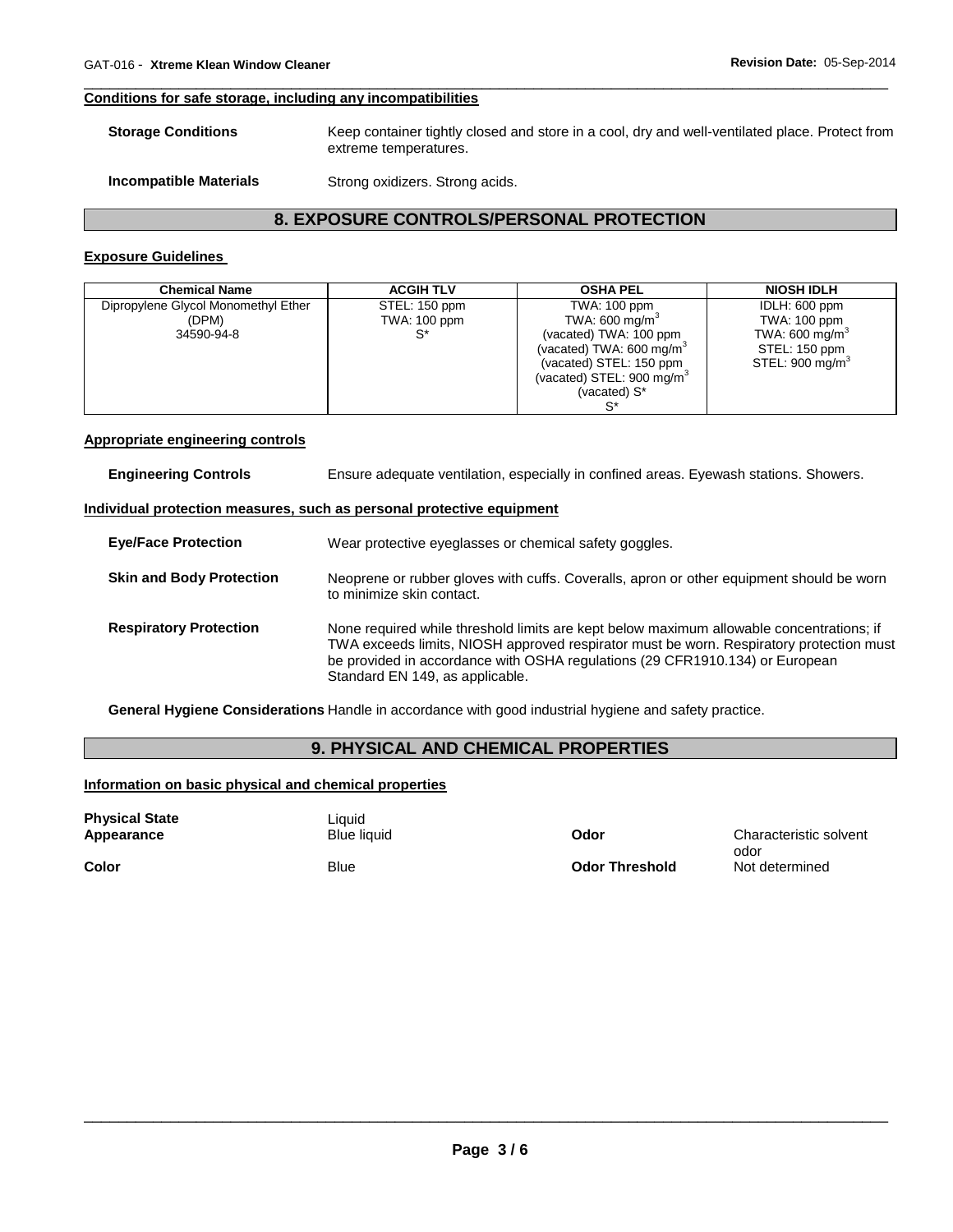| <b>Property</b>                     | Values                | Remarks • Method |  |
|-------------------------------------|-----------------------|------------------|--|
| рH                                  | $7.0 - 8.0$           |                  |  |
| <b>Melting Point/Freezing Point</b> | Not determined        |                  |  |
| <b>Boiling Point/Boiling Range</b>  | 100°C / 212°F         |                  |  |
| <b>Flash Point</b>                  | Non-flammable         |                  |  |
| <b>Evaporation Rate</b>             | ${<}1$                | (Water = 1)      |  |
| <b>Flammability (Solid, Gas)</b>    | Liquid-Not Applicable |                  |  |
| <b>Upper Flammability Limits</b>    | Not Applicable        |                  |  |
| <b>Lower Flammability Limit</b>     | Not Applicable        |                  |  |
| <b>Vapor Pressure</b>               | 17 mm Hg @ 20°C       |                  |  |
| <b>Vapor Density</b>                | >1                    | $(Air=1)$        |  |
| <b>Specific Gravity</b>             | 1.000                 | (Water = 1)      |  |
| <b>Water Solubility</b>             | Completely soluble    |                  |  |
| Solubility in other solvents        | Not determined        |                  |  |
| <b>Partition Coefficient</b>        | Not determined        |                  |  |
| <b>Auto-ignition Temperature</b>    | Not determined        |                  |  |
| <b>Decomposition Temperature</b>    | Not determined        |                  |  |
| <b>Kinematic Viscosity</b>          | Not determined        |                  |  |
| <b>Dynamic Viscosity</b>            | Not determined        |                  |  |
| <b>Explosive Properties</b>         | Not determined        |                  |  |
| <b>Oxidizing Properties</b>         | Not determined        |                  |  |

# **10. STABILITY AND REACTIVITY**

## **Reactivity**

Not reactive under normal conditions.

## **Chemical Stability**

Stable under recommended storage conditions.

#### **Possibility of Hazardous Reactions**

None under normal processing.

**Hazardous Polymerization** Hazardous polymerization does not occur.

## **Conditions to Avoid**

Protect from extreme temperatures. Keep from freezing. Keep separated from incompatible substances. Keep out of reach of children.

## **Incompatible Materials**

Strong oxidizers. Strong acids.

## **Hazardous Decomposition Products**

Carbon oxides. Hydrocarbons. Fumes and smoke.

**11. TOXICOLOGICAL INFORMATION** 

## **Information on likely routes of exposure**

| <b>Product Information</b> |                                  |
|----------------------------|----------------------------------|
| <b>Eve Contact</b>         | Avoid contact with eyes.         |
| <b>Skin Contact</b>        | Avoid contact with skin.         |
| <b>Inhalation</b>          | Avoid breathing vapors or mists. |
| Ingestion                  | Do not ingest.                   |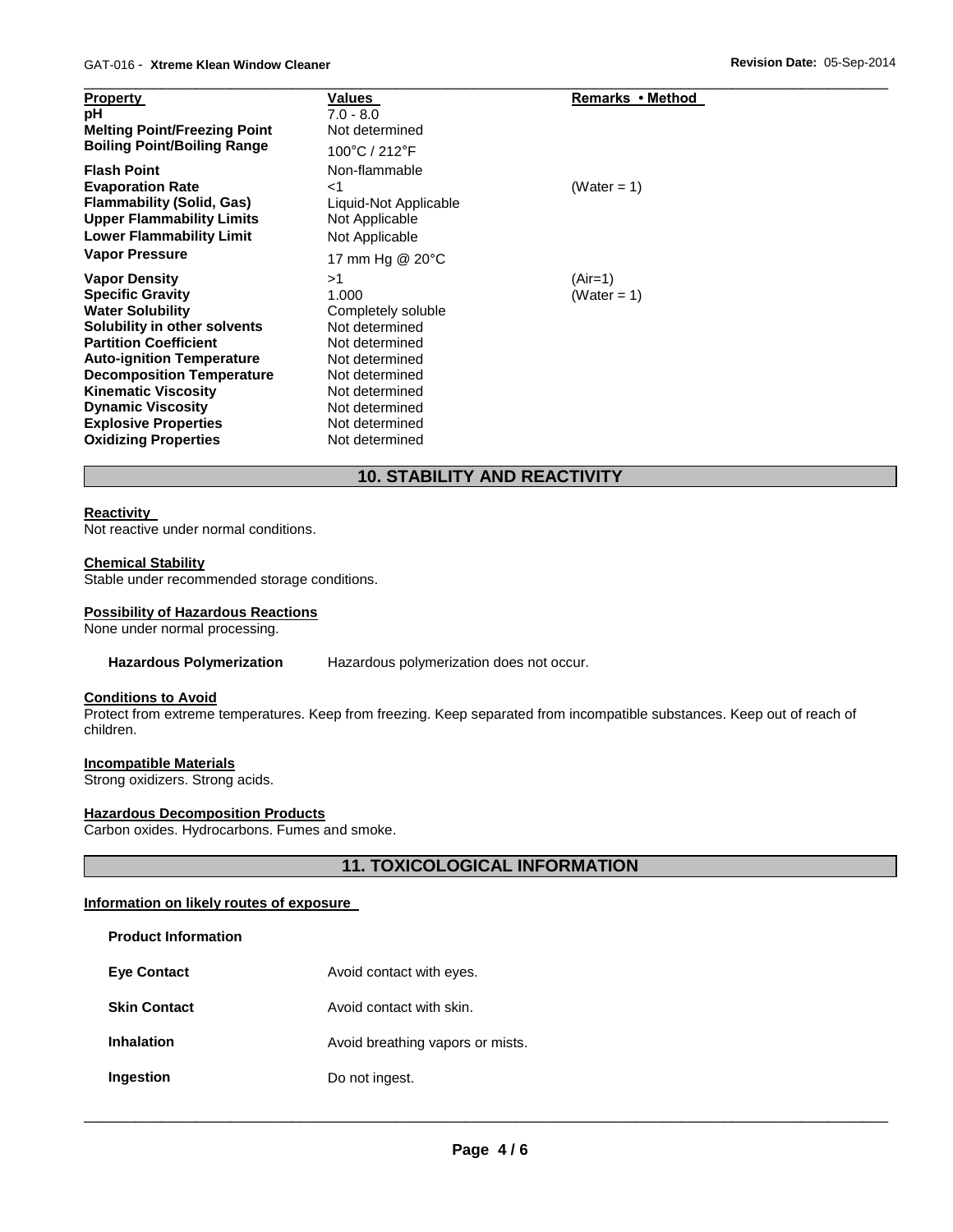## **Component Information**

| <b>Chemical Name</b>          | Oral LD50          | Dermal LD50             | <b>Inhalation LC50</b> |
|-------------------------------|--------------------|-------------------------|------------------------|
| Dipropylene Glycol Monomethyl | = 5230 mg/kg (Rat) | $= 9500$ mg/kg (Rabbit) |                        |
| Ether (DPM)                   |                    |                         |                        |
| 34590-94-8                    |                    |                         |                        |

\_\_\_\_\_\_\_\_\_\_\_\_\_\_\_\_\_\_\_\_\_\_\_\_\_\_\_\_\_\_\_\_\_\_\_\_\_\_\_\_\_\_\_\_\_\_\_\_\_\_\_\_\_\_\_\_\_\_\_\_\_\_\_\_\_\_\_\_\_\_\_\_\_\_\_\_\_\_\_\_\_\_\_\_\_\_\_\_\_\_\_\_\_

#### **Information on physical, chemical and toxicological effects**

**Symptoms** Please see section 4 of this SDS for symptoms.

#### **Delayed and immediate effects as well as chronic effects from short and long-term exposure**

**Carcinogenicity** This product does not contain any carcinogens or potential carcinogens as listed by OSHA, IARC or NTP.

#### **Numerical measures of toxicity**

Not determined

# **12. ECOLOGICAL INFORMATION**

#### **Ecotoxicity**

The product is not classified as environmentally hazardous. However, this does not exclude the possibility that large or frequent spills can have a harmful or damaging effect on the environment.

#### **Component Information**

| <b>Chemical Name</b>   | Algae/aguatic plants | Fish                      | Toxicitv to<br>microorganisms | Crustacea                |
|------------------------|----------------------|---------------------------|-------------------------------|--------------------------|
| Dipropylene Glycol     |                      | 10000: 96 h Pimephales    |                               | 1919: 48 h Daphnia magna |
| Monomethyl Ether (DPM) |                      | promelas mg/L LC50 static |                               | ma/L LC50                |
| 34590-94-8             |                      |                           |                               |                          |

#### **Persistence/Degradability**

Not determined.

## **Bioaccumulation**

Not determined.

## **Mobility**

| <b>Chemical Name</b>                      | <b>Partition Coefficient</b> |
|-------------------------------------------|------------------------------|
| Dipropylene Glycol Monomethyl Ether (DPM) | $-0.064$                     |
| 34590-94-8                                |                              |

#### **Other Adverse Effects**

Not determined

# **13. DISPOSAL CONSIDERATIONS**

## **Waste Treatment Methods**

| <b>Disposal of Wastes</b>     | Disposal should be in accordance with applicable regional, national and local laws and<br>regulations. |
|-------------------------------|--------------------------------------------------------------------------------------------------------|
| <b>Contaminated Packaging</b> | Disposal should be in accordance with applicable regional, national and local laws and<br>regulations. |